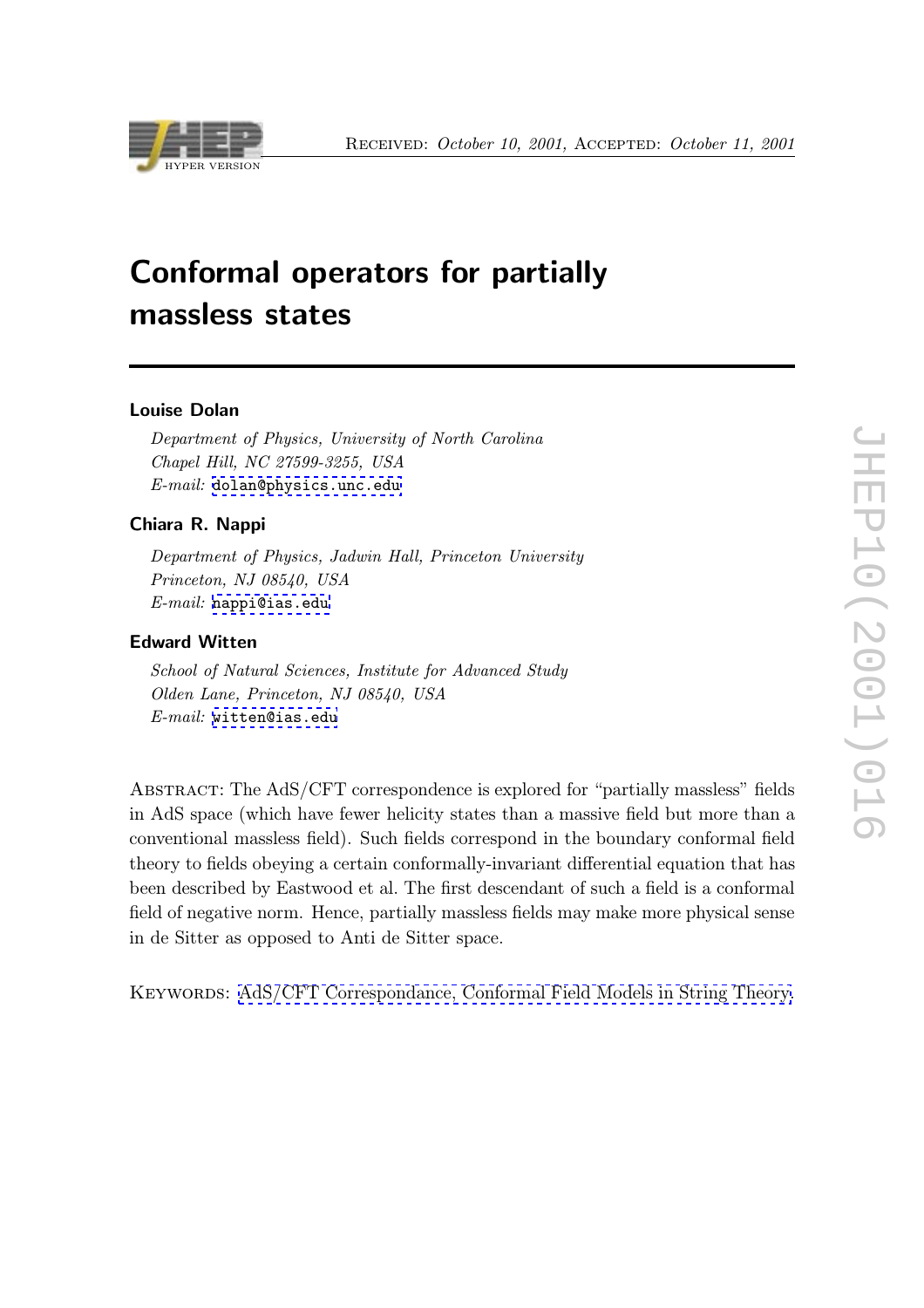# <span id="page-1-0"></span>Contents

|    | 1. Introduction                                                         |                |
|----|-------------------------------------------------------------------------|----------------|
| 2. | Review of ingredients                                                   | 3              |
|    | Partially massless field equations<br>2.1                               | 3              |
|    | Metric near the boundary of AdS space<br>2.2                            | $\overline{4}$ |
|    | 2.3 Partially conserved conformal operators                             | $\overline{4}$ |
|    | 3. Applying the AdS/CFT correspondence to a partially<br>massless field | 5              |
|    | 4. Conformal algebra and unitary conformal field theory                 | 6              |
|    | 5. A cosmological solution                                              | 9              |

# [1](#page-9-0). Introduction

In four-dimensional Minkowski space, a massless field of spin  $s$  has helicities  $\pm s$ , while a massive field has all possible helicities  $-s, -s + 1, \ldots, s$ . When the cosmological constant is non zero, however, the range of possibilities is greater  $[1]-[12]$ . In addition to the familiar massless and massive fields, one can have "partially massless" fields whose helicity ranges over the set  $-s, -s+1, \ldots, s$  with  $-n, -n+1, \ldots, n$  removed, for any  $n \leq s - 2$ . The mass squared of such a field is

$$
m^{2} = \frac{\Lambda}{3} (s(s-1) - n(n+1)).
$$
\n(1.1)

Here we define  $\Lambda$  by writing the Einstein equation as  $R_{\mu\nu} = \Lambda g_{\mu\nu}$ .

A partially massless field is described by a symmetric tensor field  $\phi_{\mu_1,\dots,\mu_n}$  with a gauge invariance

$$
\delta\phi_{\mu_1\mu_2\cdots\mu_s} = D_{\mu_1}\cdots D_{\mu_{s-n}}\xi_{\mu_{s-n+1}\cdots\mu_s} + \cdots , \qquad (1.2)
$$

where the  $+\cdots$  refers to terms obtained by symmetrizing the indices and adding additional contributions with fewer than  $s - n - 1$  derivatives. We will describe later in more detail the first non-trivial case, with  $s = 2$  and  $n = 0$ .

Formally, partially massless fields can be defined for either positive or negative cosmological constant. We note, however, from  $(1.1)$  that for  $\Lambda < 0$ , a partially massless field has negative mass squared, smaller than that of a massless field which has more gauge invariance — a result that seems unintuitive. By contrast, for  $\Lambda > 0$ , the partially massless field has a positive mass squared.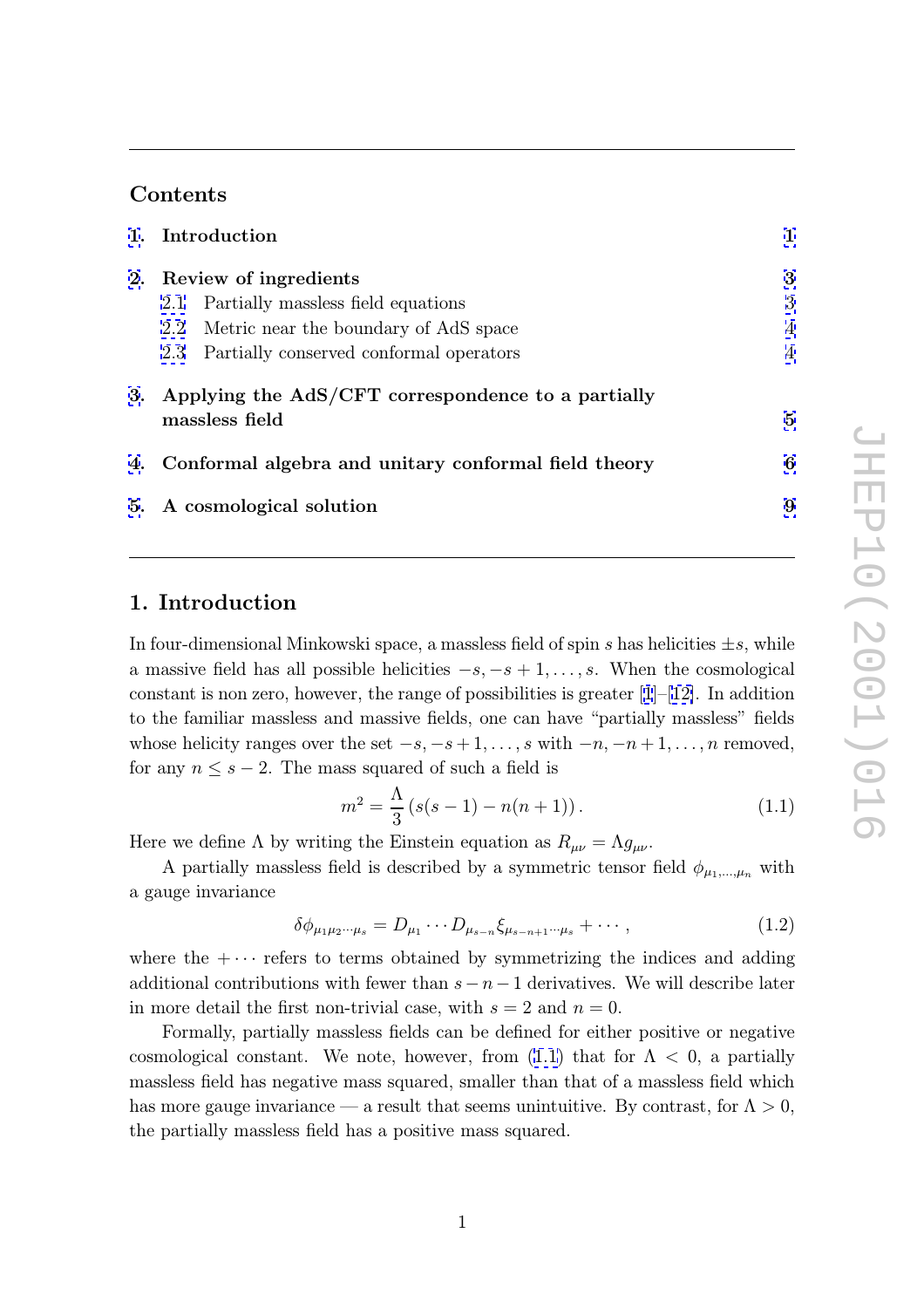<span id="page-2-0"></span>In this paper, we will study partially massless fields for  $\Lambda < 0$  using the AdS/CFT correspondence. Just as a massless field of spin s corresponds in the boundary theory to a rank s conserved symmetric tensor, a partially massless field must correspond in the boundary theory to a partially conserved tensor. Such a tensor is a field  $L^{\mu_1\cdots\mu_s}$ , symmetric in its indices, and obeying a conformally invariant equation whose general form we can guess given (1.2). Since a coupling  $\int L^{\mu_1\cdots\mu_s}\phi_{\mu_1\cdots\mu_s}$  should be gauge-invariant, the equation must have the form

$$
D_{\mu_1} D_{\mu_2} \cdots D_{\mu_{s-n}} L^{\mu_1 \cdots \mu_s} + \cdots = 0, \qquad (1.3)
$$

where the  $+\cdots$  refers to symmetrization of indices and terms of lower order that are proportional to the curvature tensor of the boundary. This equation must be conformally invariant, since the boundary of AdS space has only a conformal structure, not a metric. In fact, the appropriate conformally invariant differential equations have been described in a series of papers [13]–[16]. We explain below the derivation of (1.3), starting with a partially massless field in the bulk, for the first non-trivial case of  $s = 2$ ,  $n = 0$ ; the same idea should work in general.

Conformal invariance of  $(1.3)$  holds [only](#page-11-0) [if](#page-12-0) L is assigned a definite conformal dimension. This corresponds in the AdS/CFT correspondence to the fact that the partially massless field has a definite  $m^2$  given in  $(1.1)$ ; from that point of view, the conformal dimension of  $L$  is determined, in a standard fashion, from the behavior of  $\phi$  near the boundary of AdS space.

A third way to determine the conformal dim[ensi](#page-1-0)on of L is as follows. Via the operator-state correspondence of conformal field theory, the field  $L^{\mu_1,\dots,\mu_s}$  corresponds to a state  $|\Psi^{\mu_1,\dots,\mu_s}\rangle$ , which (given that L transforms covariantly under Weyl transformations) must be a highest weight vector for the conformal group. Equation (1.3) for L means that a certain level  $s - n$  descendant of  $|\Psi\rangle$  is a null vector. This occurs only for a particular conformal dimension for L, which can be conveniently computed using radial quantization, and agrees with the results obtained by other methods.

In sum, then, this paper is devoted to the correspondence between three types of objects:

- (A) A partially massless field  $\phi$  in AdS space.
- ( B) A field L on the boundary of AdS space that obeys the conformally invariant eq. (1.3).
- (C) A highest weight vector  $|\Psi\rangle$  of the conformal group in a representation that has a certain null vector at level  $s - n$ .

Our analysis of  $(C)$  also shows that a certain descendant of  $|\Psi\rangle$  at a lower level has negative norm. Despite the nice consistency between  $(A)$ ,  $(B)$ , and  $(C)$ , this seems discouraging for most physical applications of partially massless fields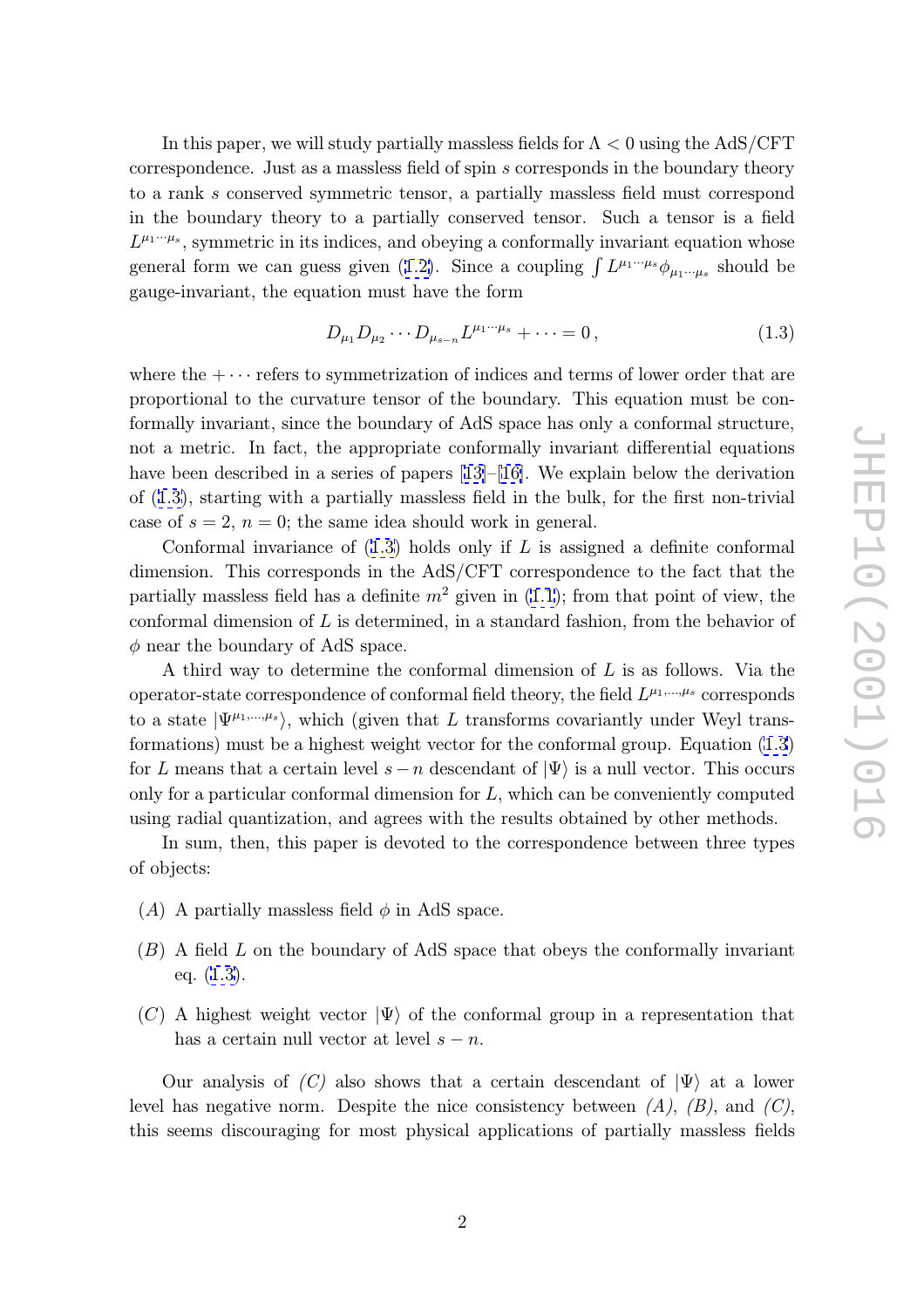<span id="page-3-0"></span>in the AdS case. This may correspond to the strange sign of  $(1.1)$  for  $\Lambda < 0$ . Alternatively, we could consider partially massless fields in de Sitter space, with  $\Lambda > 0$ , where (1.1) has a more intuitive sign. In this case, many considerations of the AdS/CFT correspondence can be imitated [17, 18] though the [phys](#page-1-0)ical meaning is less clear. Our computations relating  $(A)$ ,  $(B)$ , and  $(C)$  are purely formal, so they make sense for  $\Lambda > 0$ . For de Sitter space, the boundary conformal field theory (if that is the right notion) is anyway not unitary [[18\]](#page-12-0), [so](#page-12-0) the negative norm descendant is not a problem.

In this paper, we consider only the case of AdS space with bulk dimension  $D = 4$  and boundary dimension  $d = D - 1 = 3$ , though the arguments presumably generalize to any dimension. In particular, the conformally invariant eqs. (1.3) exist in any dimension  $[13]–[16]$ .

In the last section, we present a cosmological solution of the boundary conformal field theory which relates the time dependence of the boundary operat[or t](#page-2-0)o the Hubble function.

# 2. Review of ingredients

#### 2.1 Partially massless field equations

First, we recall explicitly the field equation of a partially massless field of spin two and  $n = 0$ , in four dimensions.

We denote as  $g_{\mu\nu}$  a background metric that obeys the Einstein equations

$$
R_{\mu\nu} = \Lambda g_{\mu\nu} \,, \tag{2.1}
$$

and we let  $C_{\alpha\mu\nu\rho}$  denote the Weyl tensor. The Riemann and Ricci tensors are defined by  $R^{\rho}$  $_{\mu\nu\lambda} \equiv \dot{\partial}_{\nu}\dot{\Gamma}^{\rho}_{\mu}$  $\partial_{\mu\lambda}^{\rho} - \partial_{\lambda}\Gamma^{\rho}_{\mu\nu} + \Gamma^{\sigma}_{\mu\lambda}\Gamma^{\rho}_{\sigma\nu} - \Gamma^{\sigma}_{\mu\nu}\Gamma^{\rho}_{\sigma\lambda}$ , and  $R_{\mu\nu} \equiv R^{\lambda}{}_{\mu\lambda\nu}$ , and C is obtained from the Riemann tensor by subtracting trace terms.

The spin two partially massless field is a symmetric tensor  $\phi_{\mu\nu}$  whose field equation in D dimensions, in a background Einstein spacetime, reads

$$
\left(\Box - \frac{D\Lambda}{(D-1)}\right)\phi_{\mu\nu} - D_{\mu}D_{\nu}\phi^{\rho}_{\rho} + \frac{\Lambda}{(D-1)}g_{\mu\nu}\phi^{\rho}_{\rho} - 2C_{\alpha\mu\nu\rho}\phi^{\alpha\rho} = 0.
$$
 (2.2)

A single divergence of the field equation gives the constraint  $D^{\mu}\phi_{\mu\nu} - D_{\nu}\phi^{\rho}_{\rho} = 0$ . The equations of motion have a scalar gauge invariance given by

$$
\phi_{\mu\nu} \longrightarrow \phi_{\mu\nu} + D_{\mu}D_{\nu}\xi + \frac{\Lambda}{(D-1)}g_{\mu\nu}\xi.
$$
 (2.3)

The precise form of (2.2) is determined by ensuring this gauge invariance. In verifying gauge invariance, one makes use of (2.1).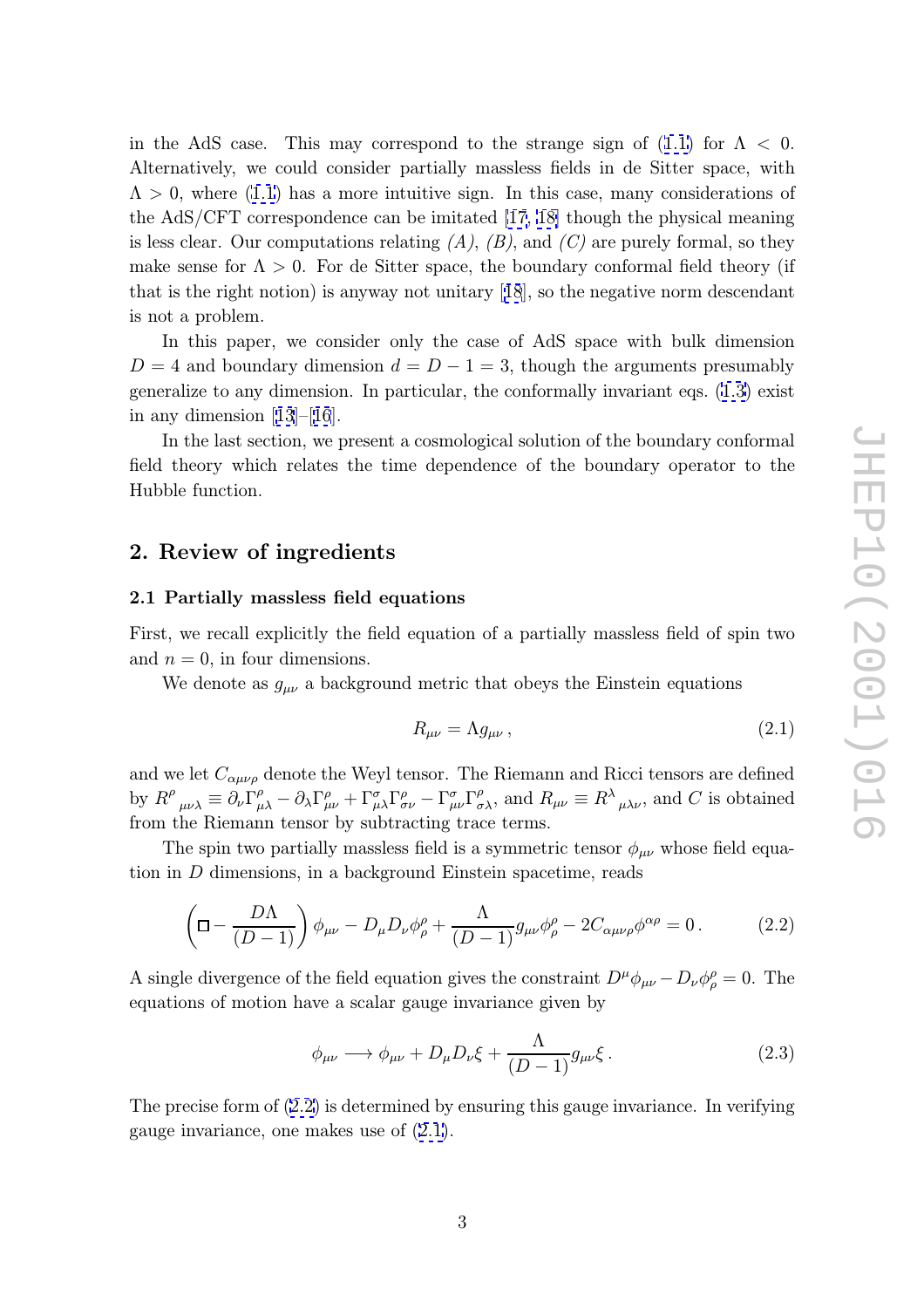<span id="page-4-0"></span>A non-zero  $\phi$  field has a non-zero stress tensor, and so physically, in the presence of such a field, one should no longer impose the vacuum Einstein equations (2.1); there should be additional contributions quadratic in  $\phi$ . In the presence of such terms, the proof of gauge invariance of (2.2) does not work, so one must add additional contributions to (2.2) and/or (2.3), and possibly a non-trivial transform[atio](#page-3-0)n law for the metric,  $\delta g \sim \epsilon \phi^2$ . It has not been demonstrated in the literature that gauge-invariance of the  $\phi$  field can be [main](#page-3-0)tained exactly (beyond linear order in  $\phi$ ). However, we will p[roce](#page-3-0)ed assu[ming](#page-3-0) that a fully non-linear theory of partially massless fields does exist. Assuming that the higher order terms can be chosen to maintain gauge invariance, their details will not concern us.

#### 2.2 Metric near the boundary of AdS space

We take  $\Lambda < 0$ , and consider an Einstein manifold that is asymptotic near its conformal boundary — which we take to be at  $u = 0$  — to AdS space. With a suitable choice of coordinates, the metric  $g_{\mu\nu}$  of such a manifold can be expressed as

$$
ds^{2} = -\frac{(D-1)}{\Lambda} u^{-2} \left( du^{2} + f_{ij}(u, x) dx^{i} dx^{j} \right), \qquad (2.4)
$$

where the expansion of  $f_{ij}(u, x)$  in powers of u is determined from the Einstein equations, and is found [19]–[22] to be, to the order that we will need,

$$
f_{ij}(u,x) = \tilde{g}_{ij} - u^2 (d-2)^{-1} \left( \tilde{R}_{ij} - \frac{1}{2(d-1)} \tilde{R} \tilde{g}_{ij} \right) + O(u^3)
$$
 (2.5)

when  $d = D - 1$ . The conformal metric on the boundary  $(u = 0)$  is  $\tilde{g}_{ij}$ . We do not assume that it is conformally flat or conformally Ricci-flat.

### 2.3 Partially conserved conformal operators

As explained in the introduction, the partially massless field  $\phi$  will correspond in the boundary to a symmetric tensor field  $L^{ij}$  that will obey a conformally invariant "partial conservation law." The requisite conformally invariant equation, which is a special case of the conformally invariant differential equations studied in  $[13]$ –[16], is in d dimensions

$$
D_i D_j L^{ij} + \frac{1}{(d-2)} \tilde{R}_{ij} L^{ij} = 0.
$$
 (2.6)

One can verify directly that this equation is invariant under the Weyl t[ran](#page-11-0)sf[orm](#page-12-0)ation law

$$
\tilde{g}_{ij}(x) \longrightarrow e^{-2\sigma(x)} \tilde{g}_{ij}(x), \nL^{ij}(x) \longrightarrow e^{(d+1)\sigma(x)} L^{ij}(x),
$$
\n(2.7)

since under (2.7) the Ricci tensor transforms as  $\tilde{R}_{ij} \rightarrow \tilde{R}_{ij} + (d-2)(D_i D_j \sigma +$  $D_i \sigma D_j \sigma + \tilde{g}_{ij} (D^k D_k \sigma - (d-2)D_k \sigma D^k \sigma)$ , and  $D_i D_j L^{ij} \rightarrow e^{(d+1)\sigma} [D_i D_j L^{ij} - L^{ij} (D_i D_j \sigma D^k \sigma)]$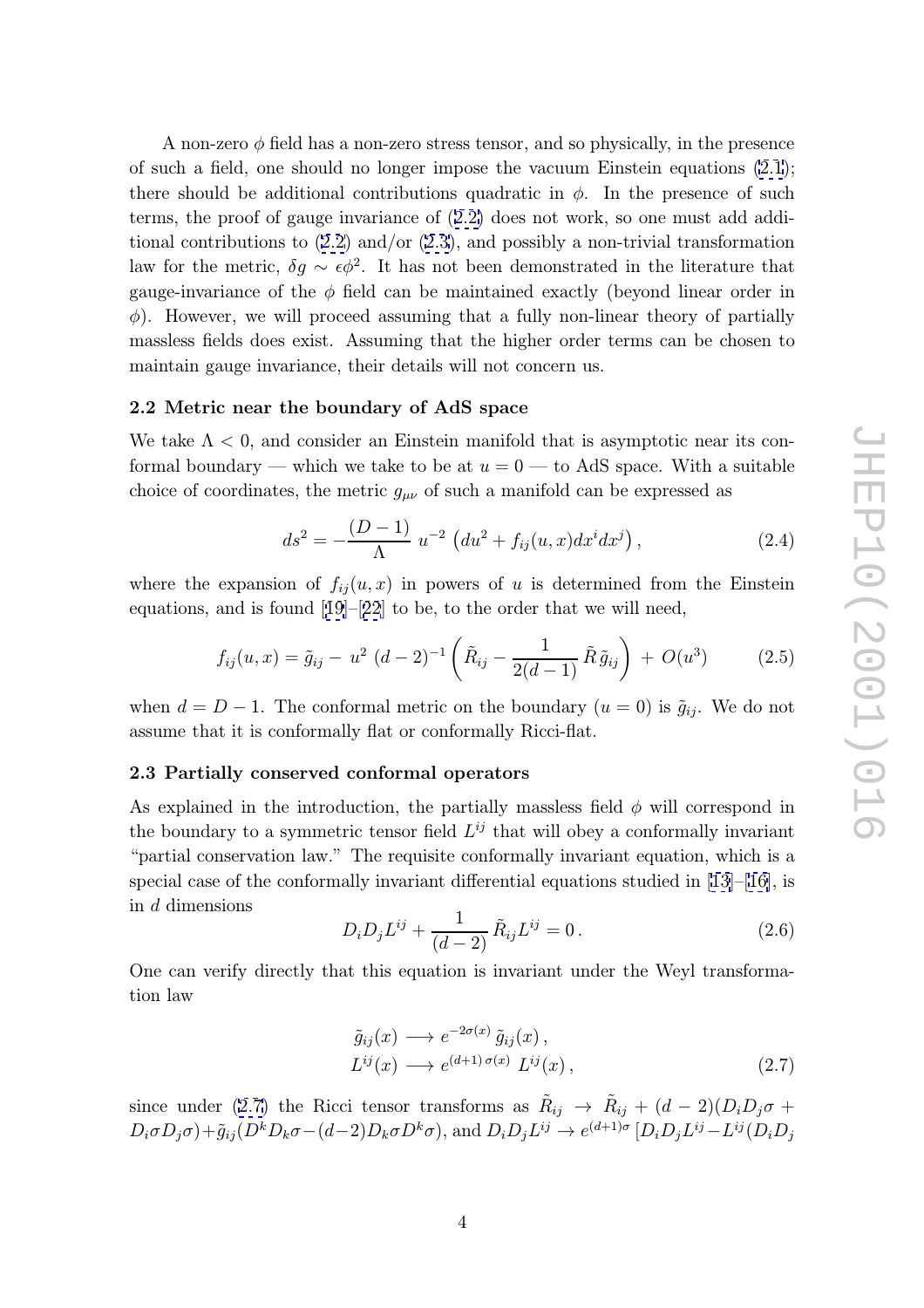<span id="page-5-0"></span> $\sigma + D_i \sigma D_j \sigma$ ], and  $L^{ij}$  is traceless. Note that by successively lowering indices, we get fields  $L_j^i$  and  $L_{ij}$  with different Weyl transformation laws, i.e.  $L_j^i \to e^{(d-1)\sigma} L_j^i$ . The weight in the Weyl transformation law of the field with half its indices up and half down is called the conformal dimension in conformal field theory. So L corresponds to a field of conformal dimension  $d-1$ , and thus of dimension 2 if  $d=3$ .

# 3. Applying the AdS/CFT correspondence to a partially massless field

Now we will make the correspondence between  $(A)$  and  $(B)$  as described in the introduction: we will show that a partially massless spin two field in the bulk of AdS space corresponds to a conformal field on the boundary that obeys the partial conservation law. The basic technique is to study the behavior of the partially massless field near the boundary of AdS space. This was done recently in [1] with a different motivation. In this section, we assume  $D = 4$  and  $d = 3$ .

To solve (2.2), we impose a gauge condition  $\phi^{\mu}_{\mu} = 0$ , and use the constraint  $D^{\mu}\phi_{\mu\nu}=0$  to reduce the equation in  $D=4$  to

$$
\left(\Box - \frac{4\Lambda}{3}\right)\phi_{\mu\nu} - 2C_{\alpha\mu\nu\rho}\phi^{\alpha\rho} = 0.
$$
 (3.1)

Following [1, 2], we recall the traceless-transverse decompositions for vectors and tensors

$$
\phi_{\mu}^{T} = \phi_{\mu} - D_{\mu} \frac{1}{\Box} D \cdot \phi, \qquad D \cdot \phi^{T} = 0,
$$
  

$$
\phi_{\mu\nu}^{TT} = \phi_{\mu\nu} - D_{(\mu} \frac{2}{\Box + \Lambda} \left( D \cdot \phi_{\nu} \right)^{T} - \frac{1}{4} g_{\mu\nu} \phi_{\rho}^{\rho} -
$$

$$
-D_{[\mu} D_{\nu]} \frac{4}{\Box (3\Box + 4\Lambda)} 0 \left[ D \cdot D \cdot \phi - \frac{1}{4} \Box \phi_{\rho}^{\rho} \right],
$$
  

$$
D \cdot \phi_{\mu\nu}^{TT} = 0 = \phi_{\rho}^{TT\rho}, \qquad (3.2)
$$

where  $[\cdot \cdot \cdot]$  on tensor indices denotes the symmetric traceless part  $M_{[\mu\nu]} \equiv M_{(\mu\nu)} \frac{1}{4}g_{\mu\nu}M^{\rho}_{\rho}$ , and  $\square \equiv D^{\mu}D_{\mu}$  as usual. We define the spatially traceless-transverse part  $\phi_{ij} \equiv \dot{\phi}_{ij}^{TT}$ . The solution [1] that is more singular near  $u = 0$  is

$$
\phi_{ij}(u,x) \sim u^{-1} \phi_{0ij}(x) , \qquad (3.3)
$$

so that

$$
\phi_i^{\ j}(u,x) = g^{jk}\phi_{ik} \sim u \phi_{0i}^{\ j}(x). \tag{3.4}
$$

In the AdS/CFT correspondence, a bulk field  $\phi$  that behaves near the boundary as

$$
\phi_i^{\ j}(u,x) = u^{d-h} \phi_{0i}^{\ j}(x) \tag{3.5}
$$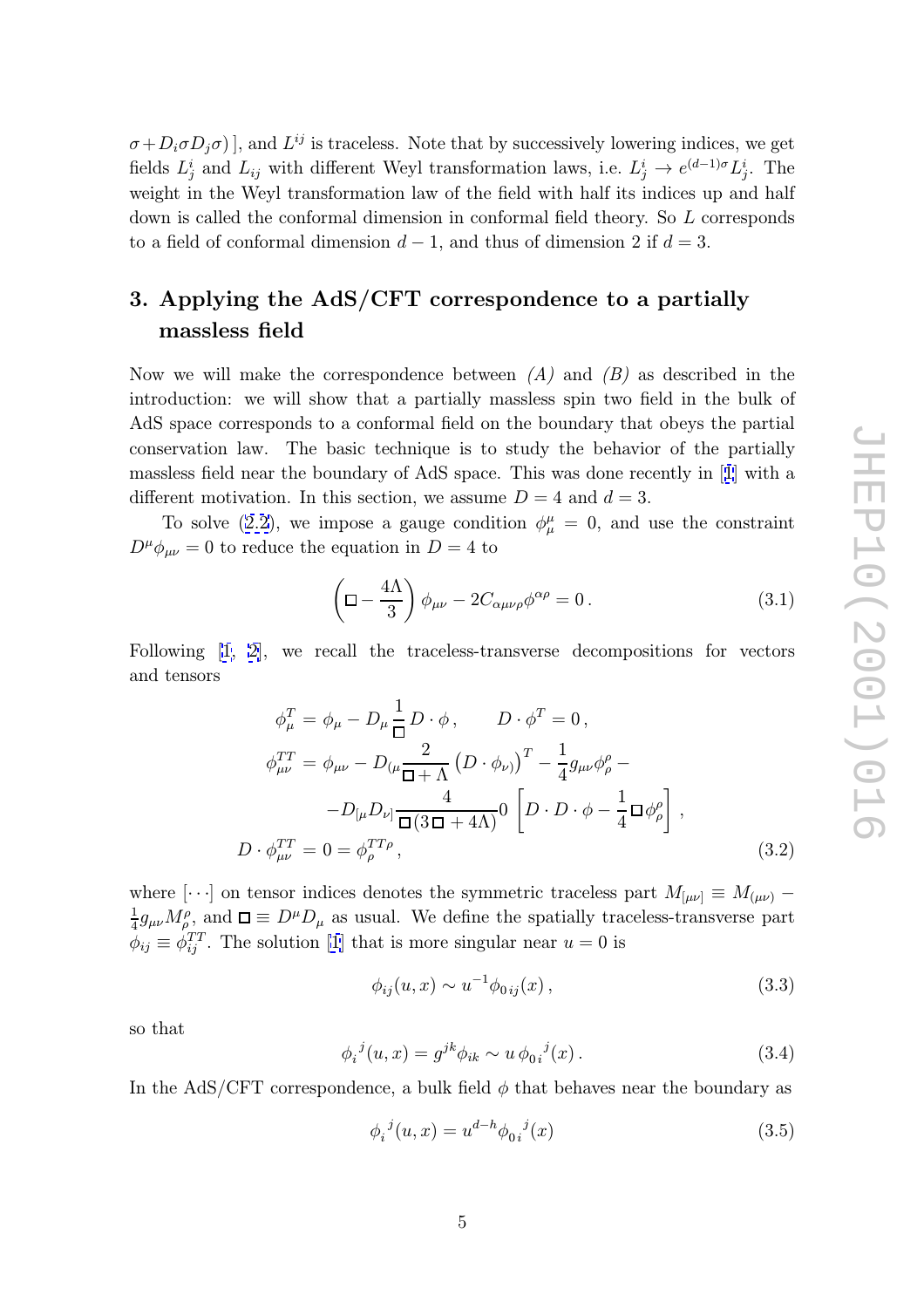corresponds  $[23, 24, 25]$  to a boundary field L of dimension h. So in the present case, L has conformal dimension two, as expected on the basis of the conformally invariant partial conservation law (2.6). Note that a second independent solution would replac[e \(3](#page-12-0).[3\)](#page-12-0) [with](#page-12-0)  $\phi_{ij}(u, x) \sim u^0 \phi_{0ij}(x)$ , which would give a second choice of quantization and result in the scaling dimension of 1 instead of 2.)

By proceeding with more care, [we](#page-4-0) can actually derive the law (2.6). We write  ${}^{4}D$  and  ${}^{3}D$  for [fou](#page-5-0)r- and three-dimensional covariant derivatives and similarly for the affine connections. Using the metric  $(2.4)$ , we evaluate the gauge transformation law  $(2.3)$  on  $\phi_{ij}(u, x)$  near the boundary as

$$
\begin{aligned}\n\left(^{4}D_{i} {}^{4}D_{j} + \frac{\Lambda}{3} g_{ij}\right) \xi &= \left(\partial_{i} \partial_{j} - {}^{4}\Gamma^{k}{}_{ij} \partial_{k} - {}^{4}\Gamma^{u}{}_{ij} \partial_{u} + \frac{\Lambda}{3} g_{ij}\right) \xi \\
&\sim -\tilde{g}_{ij} \left(u^{-2} \xi + u^{-1} \partial_{u} \xi\right) + \\
&\quad + \left({}^{3}D_{i} {}^{3}D_{j} + (d - 2)^{-1} \left(\tilde{R}_{ij} - \frac{1}{2(d - 1)} \tilde{R} \tilde{g}_{ij}\right)\right) \xi \quad (3.6)\n\end{aligned}
$$

since to order  $O(u^2)$  we find  ${}^4\Gamma^k$  $_{ij} \sim {}^{3}\Gamma^{k}_{\ ij}$  and  ${}^{4}\Gamma^{u}$  $_{ij} \sim u^{-1} \tilde{g}_{ij}$ . Near the boundary,

$$
\phi_{0ij}(x) = u \, \phi_{ij}(u, x) \tag{3.7}
$$

is independent of u so we take the scalar gauge parameter to behave as  $\xi(u, x) \sim$  $u^{-1}\zeta(x)$ . The leading singularity in (3.6) cancels, and the transformation (2.3) restricted to the boundary is

$$
\phi_{0ij} = u \phi_{ij}(u, x) \longrightarrow \phi_{0ij} + \left( D_i D_j + (d-2)^{-1} \left( \tilde{R}_{ij} - \frac{1}{2(d-1)} \tilde{R} \tilde{g}_{ij} \right) \right) \zeta. \quad (3.8)
$$

In the AdS/CFT equivalence, each field propagating on the AdS space is paired with an operator in the conformal field theory. We consider adding to the lagrangian a Weyl invariant term  $\int d^3x \sqrt{|\tilde{g}|} L^{ij} \phi_{0ij}$  that couples the partially massless field to a conformal operator  $L^{ij}$ . Requiring the invariance of this term under the transformation (3.8) and using the tracelessness of  $L^{ij}$ , we find after an integration by parts that

$$
\int d^3x \sqrt{|\tilde{g}|} \left( D_i D_j L^{ij} + (d-2)^{-1} \tilde{R}_{ij} L^{ij} \right) \zeta = 0 \tag{3.9}
$$

for all  $\zeta$ . This gives  $(2.6)$ .

# 4. Conformal algebra and unitary conformal field theory

Now we turn to study the partially conserved conformal tensor L from the point of view of conformal field theory and representations of the conformal algebra. For this purpose, we take the boundary to be flat and use radial quantization. Weyl invariance insures invariance under  $H = SO(d+1, 1)$ , the global euclidean conformal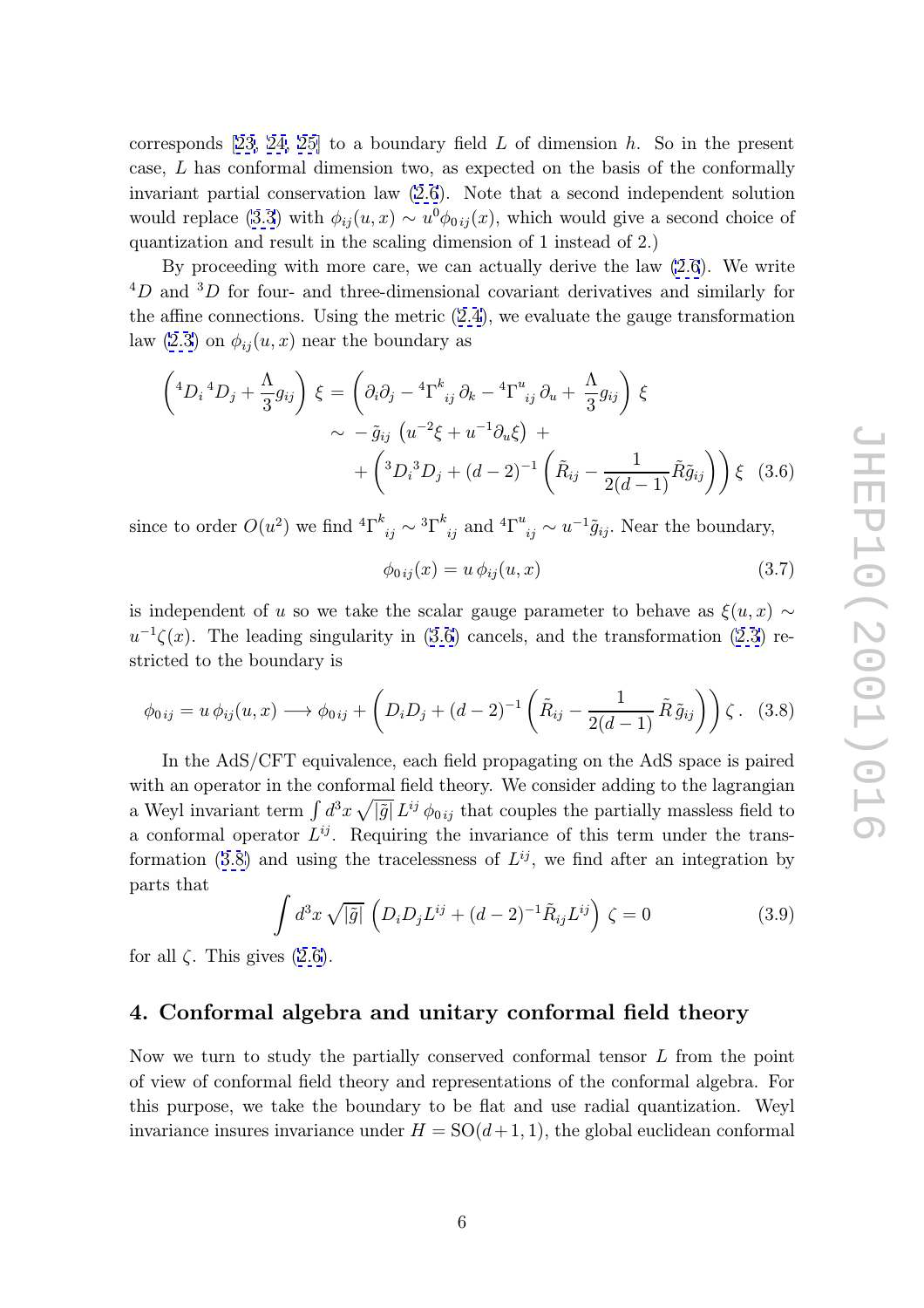<span id="page-7-0"></span>symmetry group of  $d$ -dimensional flat space. The generators of  $H$  are rotations  $M_{ij}$ , translations  $P_i$ , special conformal transformations  $K_i$ , and dilatations D, for  $1 \leq i \leq d$ , with non-zero commutation relations

$$
[M_{ij}, M_{rs}] = \delta_{ir} M_{js} - \delta_{is} M_{jr} - \delta_{jr} M_{is} + \delta_{js} M_{ir},
$$
  
\n
$$
[M_{ij}, P_r] = \delta_{ir} P_j - \delta_{jr} P_i, \qquad [M_{ij}, K_r] = \delta_{ir} K_j - \delta_{jr} K_i,
$$
  
\n
$$
[D, K_i] = -K_i, \qquad [D, P_i] = P_i, \qquad [K_i, P_j] = \delta_{ij} D + M_{ij}.
$$
\n(4.1)

Using this conformal algebra, we will rederive the conformal dimension of the field L by requiring that a certain descendant of the state corresponding to  $L$  is a null vector We will also show that the first descendant state has negative norm.

As reviewed in [26], the euclidean CFT radially quantized has a hamiltonian given by D, and a symmetry algebra  $SO(d+1,1)$  whose generators satisfy hermiticity properties  $M_{ij}^{\dagger} = -M_{ij}, P_i^{\dagger} = K_i, K_i^{\dagger} = P_i, D^{\dagger} = D$ . The generators  $M_{ij} = -M_{ji}$ form an SO( d) subal[geb](#page-12-0)ra. Conformal operators are in one to one correspondence with the states of the conformal field theory,  $\lim_{x\to 0} \mathcal{O}(x)|0\rangle = |\mathcal{O}\rangle$ . These are eigenstates of the dilatation operator D, with eigenvalue given by the scaling dimension. The generators  $P_i(K_i)$  raise (lower) the scaling dimension, and irreducible representations of the conformal algebra each contain a primary operator  $L(x)$  which satisfies  $[K_i, L(0)] = 0$ . Other states in the representation correspond to descendants  $[P_{i_1}, [P_{i_2}, \ldots [P_{i_k}, L(0)] \ldots]].$ 

For clarity, along with the partially conserved tensor  $L^{ij}$ , we will also consider an ordinary conserved tensor  $T^{ij}$  (the usual example is the stress tensor).  $T^{ij}$  obeys an ordinary conservation law  $\partial_i T^{ij} = 0$ . This corresponds to vanishing of the operator  $[P_i, T^{ij}]$  or equivalently of the state  $P_i|T^{ij}\rangle$ . Similarly, a partially conserved tensor  $L^{ij}$  obeys eq. (2.6) which in flat space reduces to  $\partial_i \partial_j L^{ij} = 0$ . This corresponds to vanishing of the operator  $[P_i, [P_j, L^{ij}]]$  or the state  $P_i P_j | L^{ij} \rangle$ . L and T are both traceless and symmetric. The states  $|T^{ij}\rangle$  and  $|L^{ij}\rangle$  are primaries, with

$$
K_s |T^{ij}\rangle = K_s |L^{ij}\rangle = 0.
$$
\n(4.2)

The transformation law of  $|T^{ij}\rangle$  under rotations is

$$
M_{rs}|T_{ij}\rangle = \delta_{ri}|T_{sj}\rangle + \delta_{rj}|T_{is}\rangle - \delta_{si}|T_{rj}\rangle - \delta_{sj}|T_{ir}\rangle, \qquad (4.3)
$$

and similarly for  $|L^{ij}\rangle$ . To begin with, we denote as h the conformal dimension of T and L and do not assume that they are conserved or partially conserved.

For the states  $P_i|T^{ij}\rangle$  and  $P_iP_j|L^{ij}\rangle$  to vanish, their norms must be zero. These norms can be evaluated as follows, using  $(4.2)$ . For T we have

$$
\left| \left| P_i | T^{ij} \rangle \right| \right|^2 = \left\langle P_s T^{rs} | P_i T^{ij} \rangle = \left\langle T^{rs} | K_s P_i T^{ij} \rangle \right. \n= \left\langle T^{rs} | [K_s, P_i] T^{ij} \rangle = \left\langle T^{rs} | (\delta_{si} D + M_{si}) T^{ij} \rangle \right. \n= (h - d) \left\langle T^{rs} | T_s{}^j \rangle \right\rangle,
$$
\n(4.4)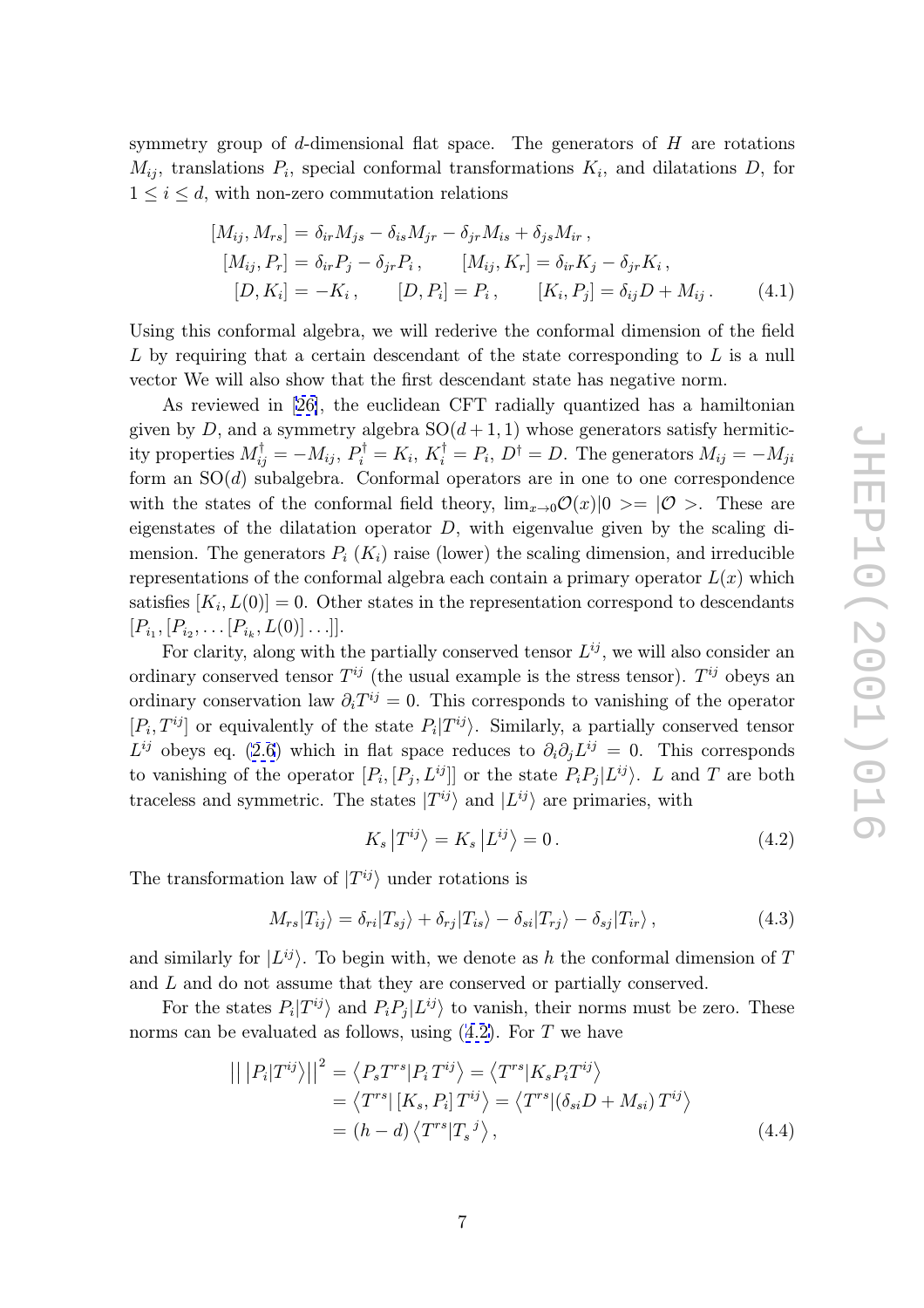<span id="page-8-0"></span>where we have used  $(4.1)$  and  $(4.3)$  and the fact that  $T^{ij}$  is traceless, symmetric and primary with scaling dimension h. From (4.4), we have that  $P_i|T^{ij} >$  is a null state precisely if  $h = d$ . This result was to be expected, since d is the standard value of the scaling dimensio[n of](#page-7-0) the s[tres](#page-7-0)s tensor in  $d$  spacetime dimensions. We also see that  $P_i|T^{ij}\rangle$  has negative norm if  $h < d$ .

Evaluating similar commutators, we find

$$
\begin{aligned} \left| \left| P_i P_j \left| L^{ij} \right\rangle \right| \right|^2 &= \left\langle L^{rs} \left| K_r K_s P_i P_j L^{ij} \right\rangle \\ &= \left\langle L^{rs} \left| K_r \left[ K_s, P_i \right] P_j L^{ij} \right\rangle + \left\langle L^{rs} \left| K_r P_i \left[ K_s, P_j \right] L^{ij} \right\rangle \right. \\ &= 2 \left( h - (d - 1) \right) \left\langle L^{rs} \left| K_r P_j L^{ij} \right\rangle \right. \\ &= 2 \left( h - (d - 1) \right) \left( h - d \right) \left\langle L^{rs} \left| L_{rs} \right\rangle. \end{aligned} \tag{4.5}
$$

So for  $P_i P_j | L^{ij}$  to be a null vector, we require  $h = d - 1$ , as found earlier.

Applying the same technique, we can show that the first descendant of  $L$  is actually a state of negative norm. In fact,

$$
\left| \left| P_i L^{ij} \right> \right| \right|^2 = - \langle L^{js} | L_s^{\ j} \rangle. \tag{4.6}
$$

The computation here is precisely the same as the one in (4.4), so the result directly reflects the fact that the conformal dimension of  $L$  is less than that of  $T$ . In terms of partially massless fields in AdS space, this corresponds directly to the sign of the formulas for  $m^2$  in (1.1). Thus, as mentioned in the [intr](#page-7-0)oduction, the physical properties of partially massless fields in de Sitter space may be better.

What property of the partially massless field  $\phi$  in AdS space corresponds to the negative norm of the fir[st d](#page-1-0)escendant of L on the boundary? The descendants of  $L$  all have real conformal dimensions, greater than that of  $L$ , but one of them has negative norm. This seems to mean that  $\phi$  can be quantized with energies bounded below — and with the Fock ground state having the smallest energy — but not in a Hilbert space with all states having positive norm. This is a delicate result that will depend upon analysis of global boundary conditions in AdS space.

Though we have restricted ourselves to fields of spin 2 up to this point, the computations in this section are readily generalized to an  $s<sup>th</sup>$  rank symmetric traceless tensor  $L^{i_1 i_2 \cdots i_s}$ . Looking for null vectors that would correspond to a partial conservation law

$$
\partial_{i_1} \cdots \partial_{i_m} L^{i_1 i_2 \cdots i_s} = 0 , \qquad (4.7)
$$

we get

$$
\left| \left| P_{i_1} P_{i_2} \cdots P_{i_m} L^{i_1 i_2 \cdots i_s} \right| \right|^2 = \left\langle L^{j_1 j_2 \cdots j_s} \right| K_{j_1} K_{j_2} \cdots K_{j_m} P_{i_1} P_{i_2} \cdots P_{i_m} \left| L^{i_1 i_2 \cdots i_s} \right\rangle
$$
  
=  $m! (h - (d + s - 2))(h - (d + s - 3)) \cdots$   
 $\cdots (h - (d + s - m - 1)) \left| \left| \left| L^{i_1 i_2 \cdots i_s} \right| \right| \right|^2.$  (4.8)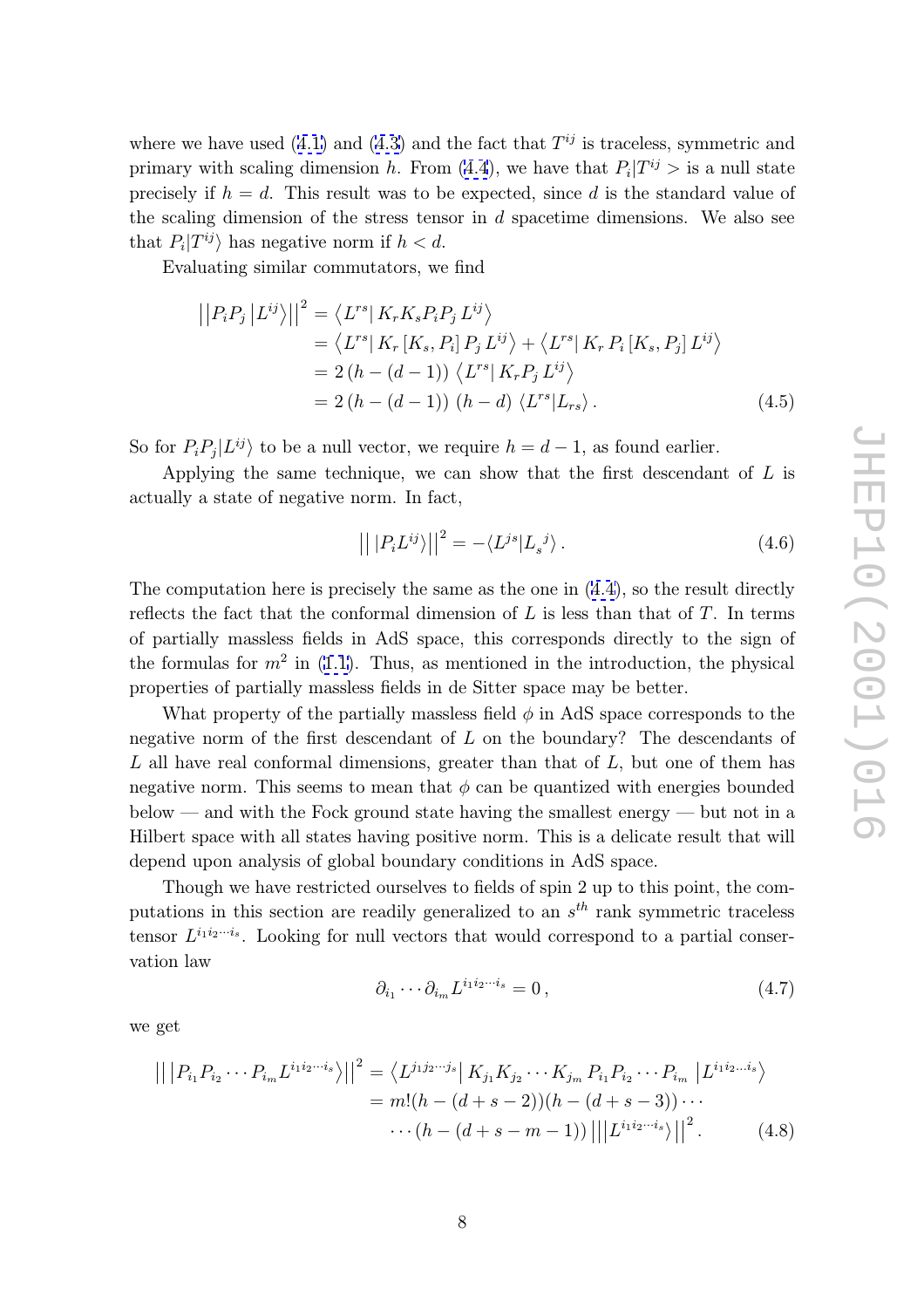<span id="page-9-0"></span>If we want (4.8) to vanish for  $m = r$  but to be non vanishing for  $m < r$ , so that every partial conservation law obeyed by  $L$  is a consequence of  $(4.7)$ , we must take  $h = d + s - r - 1$ . Such an L should correspond in AdS space to a partially massless field with a [rang](#page-8-0)e of helicities missing, depending on  $r$ . The first descendant always has negative norm, if  $r > 1$ .

# 5. A cosmological solution

Since we do not have a full knowledge of the elementary particles, it might be that in addition to the usual massless particles such as photons whose interactions are trivial in the infrared, there are additional massless modes with infrared-non-trivial interactions, governed by a non-trivial conformal field theory. If we neglect the problem with the negative norm descendant (as we will in the present section), then we can imagine that this theory might admit a partially conserved  $L$  tensor such as we have studied above. If so, to characterize the physical state of the expanding universe, in addition to the usually almost conserved quantities such as baryon number, energy, and entropy, one must also specialize the value of the L tensor.

To get an idea of cosmology with the L tensor, we will solve the partial conservation eq.  $(2.6)$  in the background of a d-dimensional Robertson-Walker metric with flat spatial sections:

$$
\tilde{g}_{ij} dx^i dx^j = dt^2 - f^2(t) \delta_{mn} dx^m dx^n . \qquad (5.1)
$$

We assume that the L tensor is invariant under the spatial rotation and translation symmetries of the background solution. This implies that  $L^{00}$  is a function of time only, that  $L^{0m} = 0$ , and (as L is traceless) that  $L^{mn} = \delta^{mn} (d-1)^{-1} f^{-2} L^{00}$ . Solving the partial conservation equation, we will express  $L^{00}$  in terms of the conformal time  $\eta = \int_0^t dt' f^{-1}(t')$ . For the metric (5.1), the non-vanishing components of the Ricci tensor are  $\tilde{R}_{00} = -(d-1)f^{-1}\partial_0^2 f$  and  $\tilde{R}_{mn} = \delta_{mn}((d-2)(\partial_0 f)^2 + f\partial_0^2 f)$ . Then  $\tilde{R}_{ij}L^{ij} = -(d-2)(\partial_0 H)L^{00}$  where H is the Hubble function  $H(t) \equiv f^{-1}\partial_0 f$ , and the partial conservation law (2.6) becomes

$$
\partial_0^2 L^{00} + (2d - 1) H \partial_0 L^{00} + (d - 1)(\partial_0 H) L^{00} + d(d - 1) H^2 L^{00} = 0.
$$
 (5.2)

We can factor this as

$$
(\partial_0 + d H) (\partial_0 + (d - 1) H) L^{00} = 0, \qquad (5.3)
$$

and solve it by defining  $G(t) \equiv \partial_0 L^{00} + (d-1) H L^{00}$ , where  $\partial_0 G = -d H G$ . Then either  $G = 0$ , or  $G = e^{-d \int^t dt' H(t')} = f^{-d}$ . For  $G = 0$ , we have  $L^{00} = e^{-(d-1) \int^t dt' H(t')} =$  $f^{-(d-1)}$ . For the second solution, when  $G = f^{-d}$  then  $L^{00}$  can be expressed as  $f^{-(d-1)}$  η where  $d\eta \equiv dt f^{-1}(t)$ 

$$
L^{00}(t) = (f(t))^{-(d-1)} \int^t dt' f^{-1}(t'). \qquad (5.4)
$$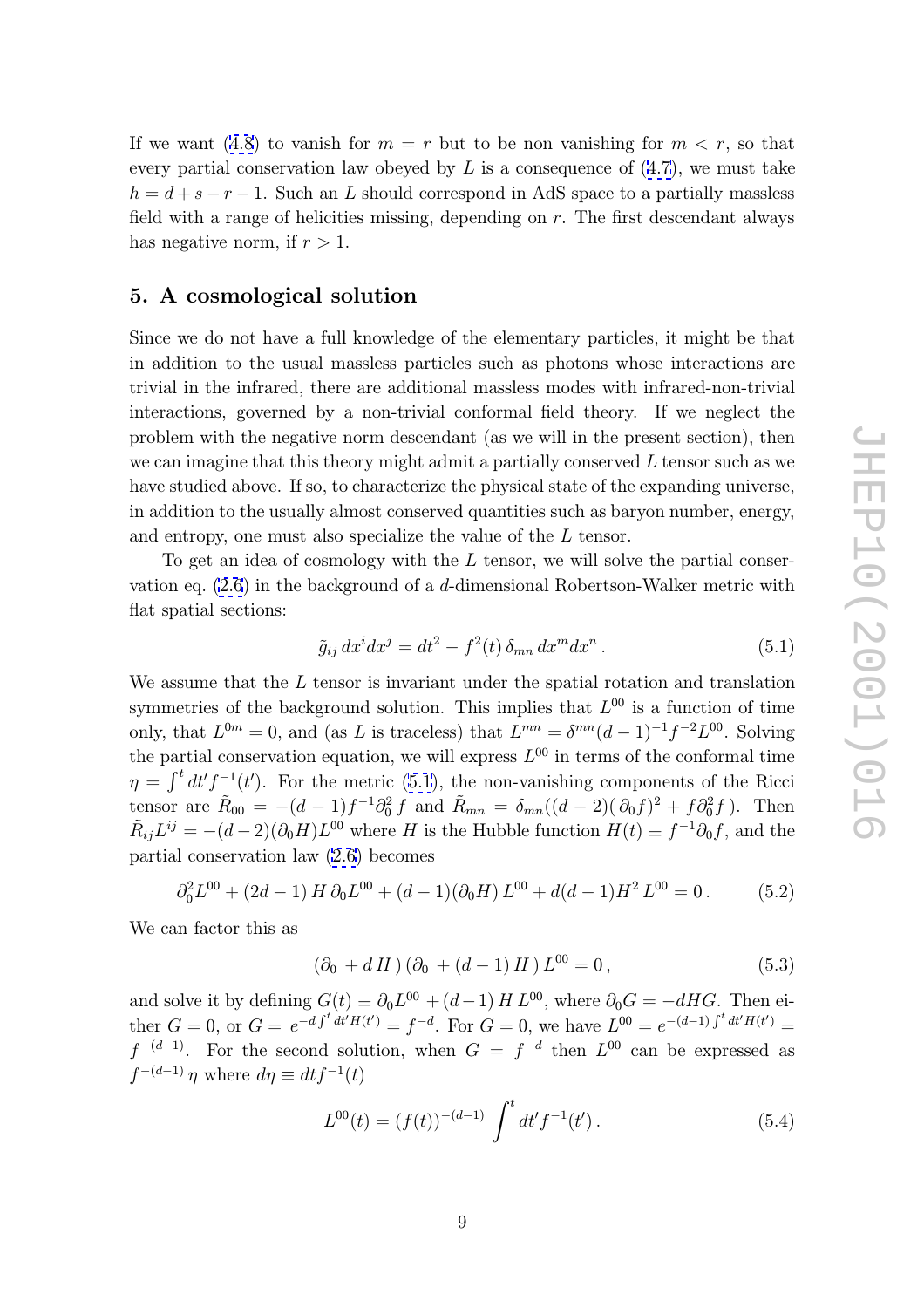The unique general solution of  $(2.6)$  in terms of two arbitrary constants  $a_1, a_2$  for the partially conserved rotationally symmetric boundary operator is

$$
L^{00} = f^{-(d-1)}(a_1 + a_2 \eta). \tag{5.5}
$$

In the spirit of the partial conservation law (2.6), we can identify the partially conserved charge

$$
Q \equiv \int d^{d-1}x \sqrt{\tilde{g}} D_i L^{i0} = \int d^{d-1}x f^{(d-1)} (\partial_0 L^{00} + d H L^{00})
$$
  
= 
$$
\left( \int d^{d-1}x \right) (a_1 H + a_2 (H \eta + f^{-1})) , \qquad (5.6)
$$

where  $\partial_0 Q \neq 0$  but

$$
\partial_0 Q = -(d-2)^{-1} \int d^{d-1}x \sqrt{\tilde{g}} \tilde{R}_{ij} L^{ij} = \left( \int d^{d-1}x \right) (a_1 + a_2 \eta) \partial_0 H, \qquad (5.7)
$$

which is an identity on shell since  $H\partial_0\eta + \partial_0 f^{-1} = 0$ .

In standard cosmology, the energy-momentum tensor  $T_j^i = \text{diag} (p, -p, -p, -p)$ provides the evolution of the cosmic scale factor  $f(t)$  from the Einstein field equations as

$$
f(t) \sim t^{2/(3(1+\omega))},\tag{5.8}
$$

where  $\rho \sim f^{-3(1+\omega)}$  and  $\rho = \omega p$ , for  $\omega$  independent of time. The standard examples include photons  $f \sim t^{1/2}$  for  $\omega = 1/3$ ; matter  $f \sim t^{2/3}$  with  $\omega = 0$ ; de Sitter inflation  $f \sim e^t$  for  $\omega = -1$ ; and a curvature dominated model  $f \sim t$  with  $\omega = -1/3$ . The explicit form of the cosmological scale factor enables one to study the rate of speeding up of the expansion: the acceleration parameter  $q(t) \equiv (\partial_0 f)^{-2} \partial_0^2 f f$  is negative for the first two examples, positive for the de Sitter universe, and zero for the last example.

Thus, we have shown that in the context of cosmology, the partial conservation law determines the time-dependence of the L-field, which evolves according to a quasi-conservation law somewhat analogous to that of more familiar almost conserved quantities in cosmology.

# Acknowledgments

All authors thank the Caltech-USC Center for Theoretical Physics where this work was initiated. CRN was partially supported by the U.S. Department of Energy, Grant No. DE-FG03-84ER40168. Research of EW was supported in part by NSF Grant PHY-0070928 and the Caltech Discovery Fund. LD also thanks the Institute for Advanced Study at Princeton for its hospitality, and was partially supported by the U.S. Department of Energy, Grant No. DE-FG02-97ER-41036/Task A.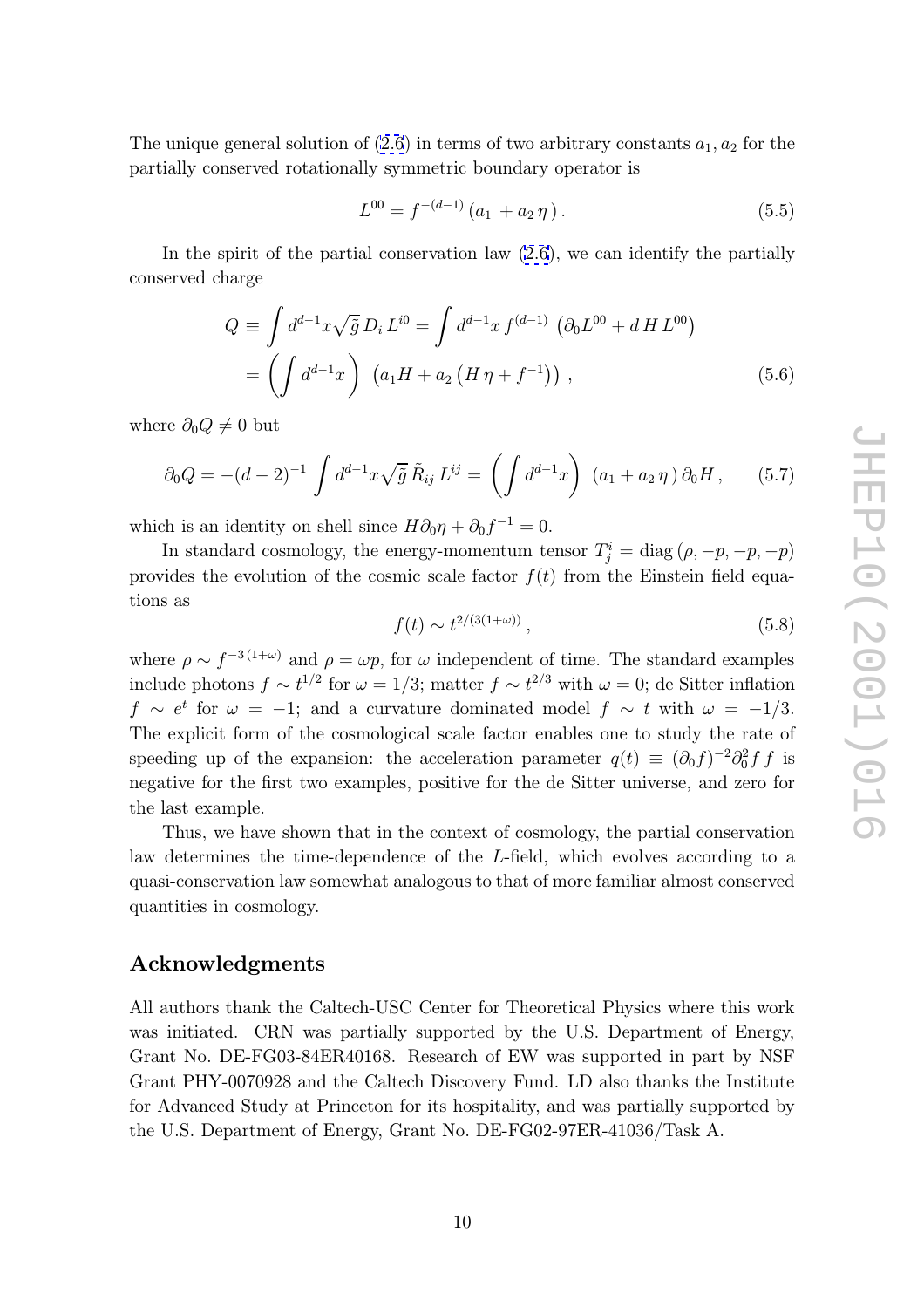# <span id="page-11-0"></span>References

- [1] S. Deser and A. Waldron, Null propagation of partially massless higher spins in  $(A)dS$  and cosmological constant speculations, Phys. Lett. **B** 513 (2001) 137 [hep-th/0105181].
- [2] S. Deser and A. Waldron, *Partial masslessness of hi[gher](http://www-spires.slac.stanford.edu/spires/find/hep/www?j=PHLTA%2CB513%2C137) [spins](http://www-spires.slac.stanford.edu/spires/find/hep/www?j=PHLTA%2CB513%2C137) [in](http://www-spires.slac.stanford.edu/spires/find/hep/www?j=PHLTA%2CB513%2C137)*  $(A)dS$ *, Nucl. Phys.* [B](http://xxx.lanl.gov/abs/hep-th/0105181) [607](http://xxx.lanl.gov/abs/hep-th/0105181) (2001) 577 [hep-th/0103198].
- [3] S. Deser and R. Nepomechie, *Gauge invariance versus masslessness in de Sitter spaces*, [Ann.](http://www-spires.slac.stanford.edu/spires/find/hep/www?j=NUPHA%2CB607%2C577) [Phys.](http://www-spires.slac.stanford.edu/spires/find/hep/www?j=NUPHA%2CB607%2C577) [\(NY\)](http://www-spires.slac.stanford.edu/spires/find/hep/www?j=NUPHA%2CB607%2C577) 154 [\(1984\)](http://xxx.lanl.gov/abs/hep-th/0103198) [396.](http://xxx.lanl.gov/abs/hep-th/0103198)
- [4] S. Deser and R. Nepomechie, Anomalous propagation of gauge fields in conformally flat spaces, Phys. Lett. **B** 132 (1983) 321.
- [5] S. Deser and A. Waldron, *Stability of massive cosmological gravitons*, *Phys. Lett.* **B** 508 (2001) 347 [hep-th/0103255].
- [6] S. Deser and A. Waldron, Gauge invariances and phases of massive h[igher](http://www-spires.slac.stanford.edu/spires/find/hep/www?j=PHLTA%2CB508%2C347) [spins](http://www-spires.slac.stanford.edu/spires/find/hep/www?j=PHLTA%2CB508%2C347) [in](http://www-spires.slac.stanford.edu/spires/find/hep/www?j=PHLTA%2CB508%2C347) (A)dS, [Phys.](http://www-spires.slac.stanford.edu/spires/find/hep/www?j=PHLTA%2CB508%2C347) [Re](http://www-spires.slac.stanford.edu/spires/find/hep/www?j=PHLTA%2CB508%2C347)[v.](http://xxx.lanl.gov/abs/hep-th/0103255) [Lett.](http://xxx.lanl.gov/abs/hep-th/0103255) 87 (2001) 031601 [hep-th/0102166].
- [7] A. Higuchi, Massive symmetric tensor field in spacetimes with a positive cosmological constant, Nucl. Phys. **B 325** (1989) 745.
- [8] A. Higuchi, [Forbidden](http://www-spires.slac.stanford.edu/spires/find/hep/www?j=PRLTA%2C87%2C0316) [mass](http://www-spires.slac.stanford.edu/spires/find/hep/www?j=PRLTA%2C87%2C0316) [range](http://www-spires.slac.stanford.edu/spires/find/hep/www?j=PRLTA%2C87%2C0316) [for](http://www-spires.slac.stanford.edu/spires/find/hep/www?j=PRLTA%2C87%2C0316) [sp](http://www-spires.slac.stanford.edu/spires/find/hep/www?j=PRLTA%2C87%2C0316)in-[2](http://xxx.lanl.gov/abs/hep-th/0102166) [field](http://xxx.lanl.gov/abs/hep-th/0102166) [theory](http://xxx.lanl.gov/abs/hep-th/0102166) [in](http://xxx.lanl.gov/abs/hep-th/0102166) [d](http://xxx.lanl.gov/abs/hep-th/0102166)e Sitter spacetime, Nucl. Phys. B 282 (1987) 397.
- [9] A. Higuchi, Massive symmetric tensor field in curved space-time, Class. and [Quant.](http://www-spires.slac.stanford.edu/spires/find/hep/www?j=NUPHA%2CB282%2C397) Grav. [6](http://www-spires.slac.stanford.edu/spires/find/hep/www?j=NUPHA%2CB282%2C397) (1989) 397.
- [10] A. Higuchi, Symmetric tensor spherical harmonics on the N-sphere and their applica[tion](http://www-spires.slac.stanford.edu/spires/find/hep/www?j=CQGRD%2C6%2C397) [to](http://www-spires.slac.stanford.edu/spires/find/hep/www?j=CQGRD%2C6%2C397) [the](http://www-spires.slac.stanford.edu/spires/find/hep/www?j=CQGRD%2C6%2C397) [de](http://www-spires.slac.stanford.edu/spires/find/hep/www?j=CQGRD%2C6%2C397) [Sitter](http://www-spires.slac.stanford.edu/spires/find/hep/www?j=CQGRD%2C6%2C397) group  $SO(N,1)$ , J. Math. Phys. 28 (1987) 15[53.](http://www-spires.slac.stanford.edu/spires/find/hep/www?j=CQGRD%2C6%2C397)
- [11] I.L. Buchbinder, D.M. Gitman and V.D. Pershin, Causality of massive spin 2 field in external gravity, Phys. Lett. **B 492** (2000) 161 [hep-th/0006144].
- [12] I.L. Buchbinder, D.M. Gitman, V.A[.](http://www-spires.slac.stanford.edu/spires/find/hep/www?j=JMAPA%2C28%2C1553) [Krykhtin](http://www-spires.slac.stanford.edu/spires/find/hep/www?j=JMAPA%2C28%2C1553) [and](http://www-spires.slac.stanford.edu/spires/find/hep/www?j=JMAPA%2C28%2C1553) [V.D.](http://www-spires.slac.stanford.edu/spires/find/hep/www?j=JMAPA%2C28%2C1553) [Pershin,](http://www-spires.slac.stanford.edu/spires/find/hep/www?j=JMAPA%2C28%2C1553) Equations of motion for massive spin 2 field coupled to gravity, Nucl. Phys.  $\bf{B}$  584 (2000) 615 [hep-th/9910188[\].](http://www-spires.slac.stanford.edu/spires/find/hep/www?j=PHLTA%2CB492%2C161)
- [13] M. Eastwood, Notes on conformal differential geometry, (available electronically: ftp://ftp.maths.adelaide.edu.au/pure/meastw[ood/srni95.ps](http://www-spires.slac.stanford.edu/spires/find/hep/www?j=NUPHA%2CB584%2C615)), Suppl. Rendi. [Circ. Mat. Palerm](http://xxx.lanl.gov/abs/hep-th/9910188)o 43 (1996) 57.
- [14] R.J. Baston and M. Eastwood, Invariant operators, in the collection Twistors in Mathematics and Physics, L.M.S. Lecture Notes 156, C.U.P. 1990, pp. 129.
- [15] M. Eastwood and J.W. Rice, Conformally invariant differential operators on Minkowski space and their curved analogues Comm. Math. Phys. 109 (1987) 207, erratum ibid. 144 (1992) 213.